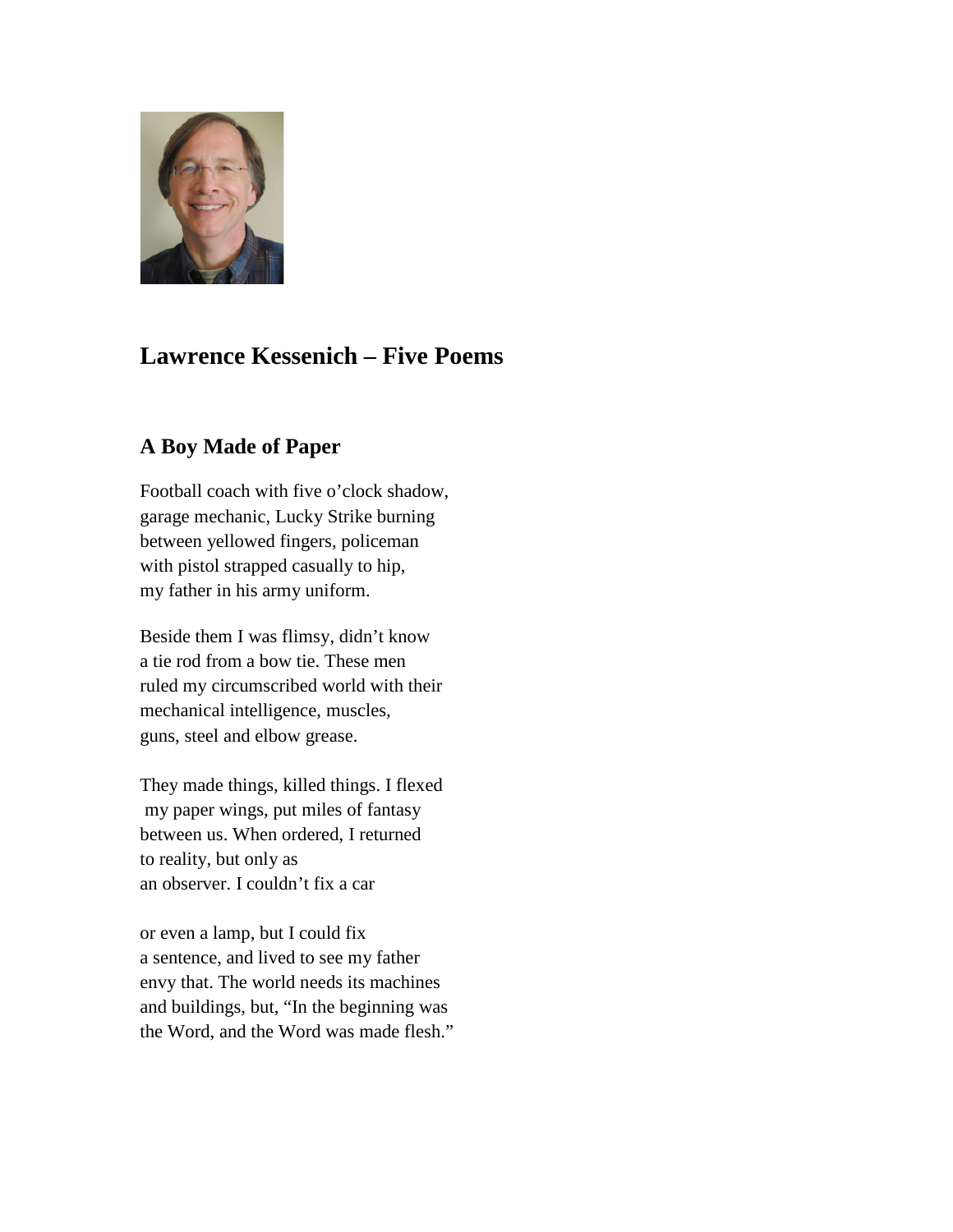#### **Newspapers, Land Lines & Fireflies**

Some things we took for granted from the start that the newspaper would always bounce against the door in the morning, that we would always have the graceful curve of a telephone to nestle beneath our chin, that fireflies would light up the night no matter how dark the world became. It was dark then, too, the threat of Hiroshima hanging over us, the recent memory of Hitler's legions marching to *Gotterdamerung*. The Russians had the same intentions, we were certain, and the Chinese weren't far behind. The newspaper brought it all to us in stark black and white—invasions of North Korea and Hungary, confrontations at the Berlin Wall, Communist-backed revolutions in Africa and Southeast Asia. But we were in America, free to cradle a Princess phone on our shoulder while we read each other op-eds with opposing views, free to celebrate our freedom with sparklers and cherry bombs on the  $4<sup>th</sup>$  of July while fireflies did their gentle imitation of fireworks on the other side of the meadow. The Russians fell, and we, it seems, will not be far behind, while the Chinese rise like a flock of birds in the night. Fewer and fewer of us read this in the paper, which is now colorful as a circus poster. We get our news online and text our friends, phone calls having somehow become an imposition. And when our fingers get tired of clicking characters, we go out into the dark, watch the dying glow of fireflies who, it seems, are evolving away from lighting up like all of us, trying to elude the predators.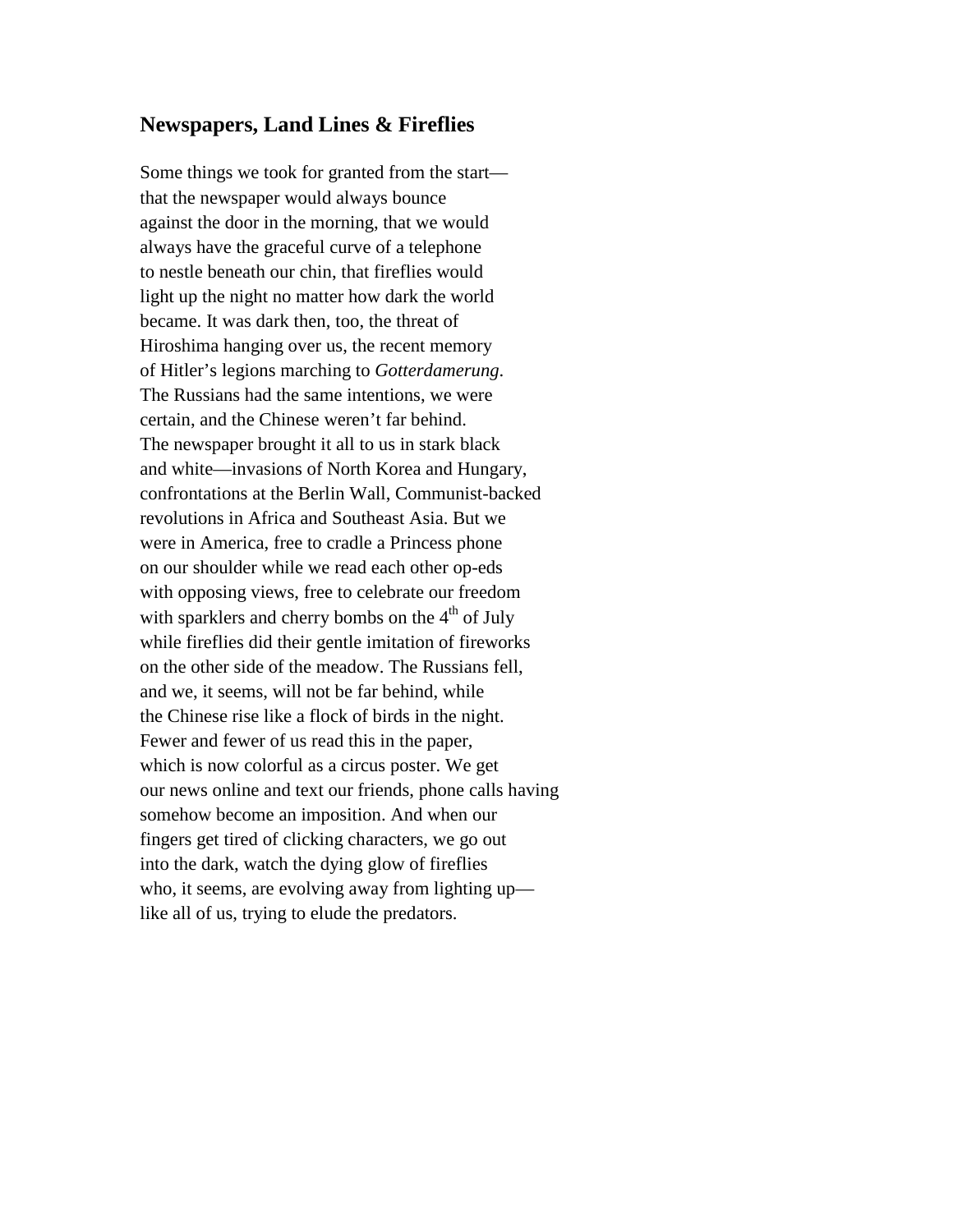#### **The First Debate**

What upset me was Barack looked old and tired, graying hair a little grayer, shoulders stooped, head bowed before Romney's confidence the confidence of a man whose current profession is campaigning, who prepared for this debate like a well-bankrolled prizefighter intent on the heavyweight title.

Barack looked like the kind of guy Barack wants to help, the middle-class worker exhausted from a day of hard work at the factory, a bit sad, a bit whiny, wanting northing more than to open a beer, kick back on the sofa and watch TV—if only there were something on besides this fucking debate.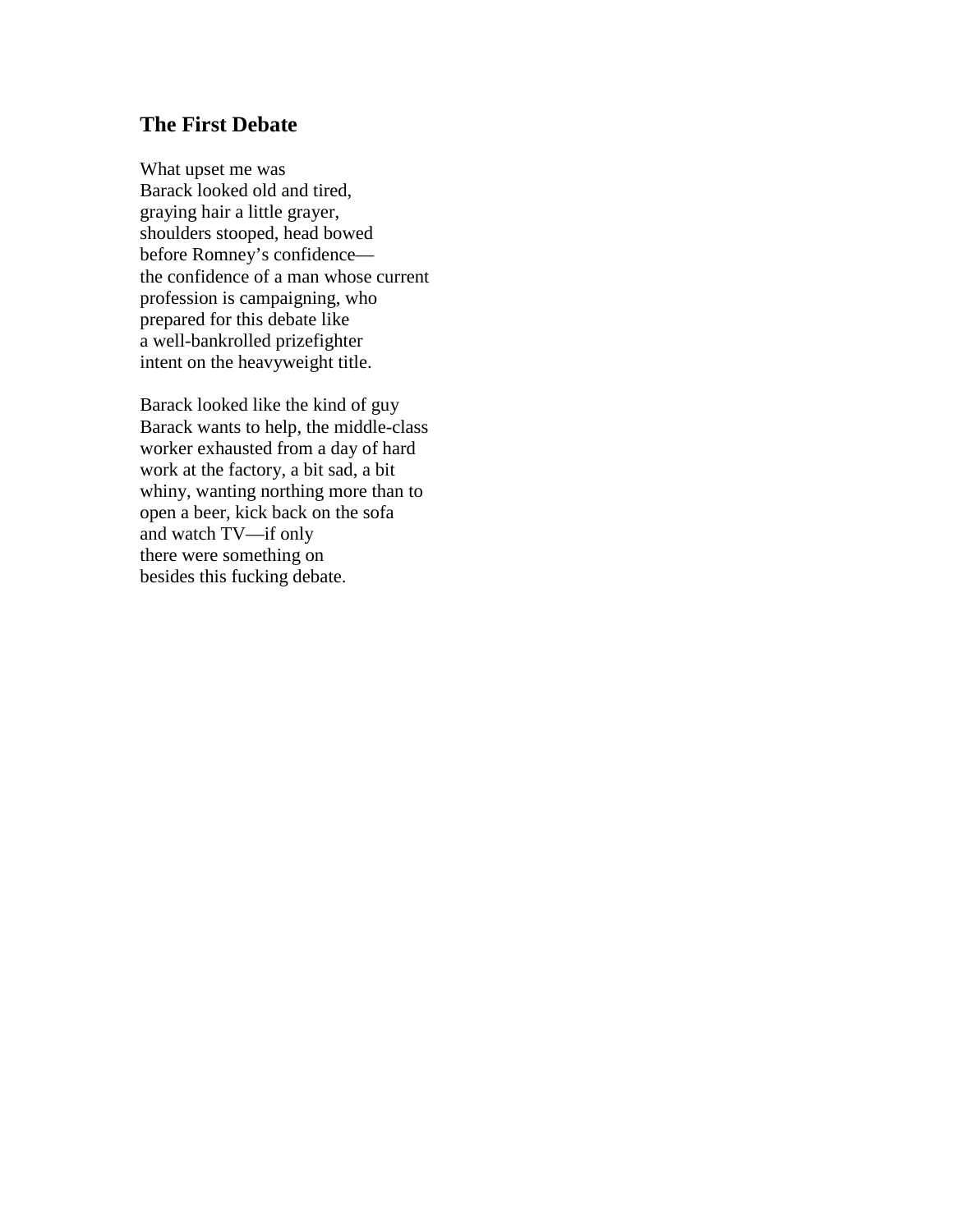#### **A Rookery in Strokestown**

In the night blackness around Strokestown Park House our hosts, Jim and Grace, respond to the soft caws of disturbed rooks by disturbing them even more, cawing and clapping. "We'd like to scare them away," says Jim. "They shit on everything." But the rooks' high nests, like lookouts on the masts of ships, will still be there when we next return to Ireland.

From their vantage they have watched Anglo-Irish overlords rise and fall, presided in their mourning clothes over The Great Hunger and deportation, flapped black wings like so many angels of death when an angry shot felled Major Mahon of Strokestown Park House, the first landlord assassinated for his sins.

But this week their role is creative, not reactive. Like Poe's raven they inspire poets to write of nature, history, the interconnectedness of man and animal—shit and all. In the thick darkness they call out plaintively as they rise from their nests, like thoughts and images whirling about in the unconscious, searching for a place to light.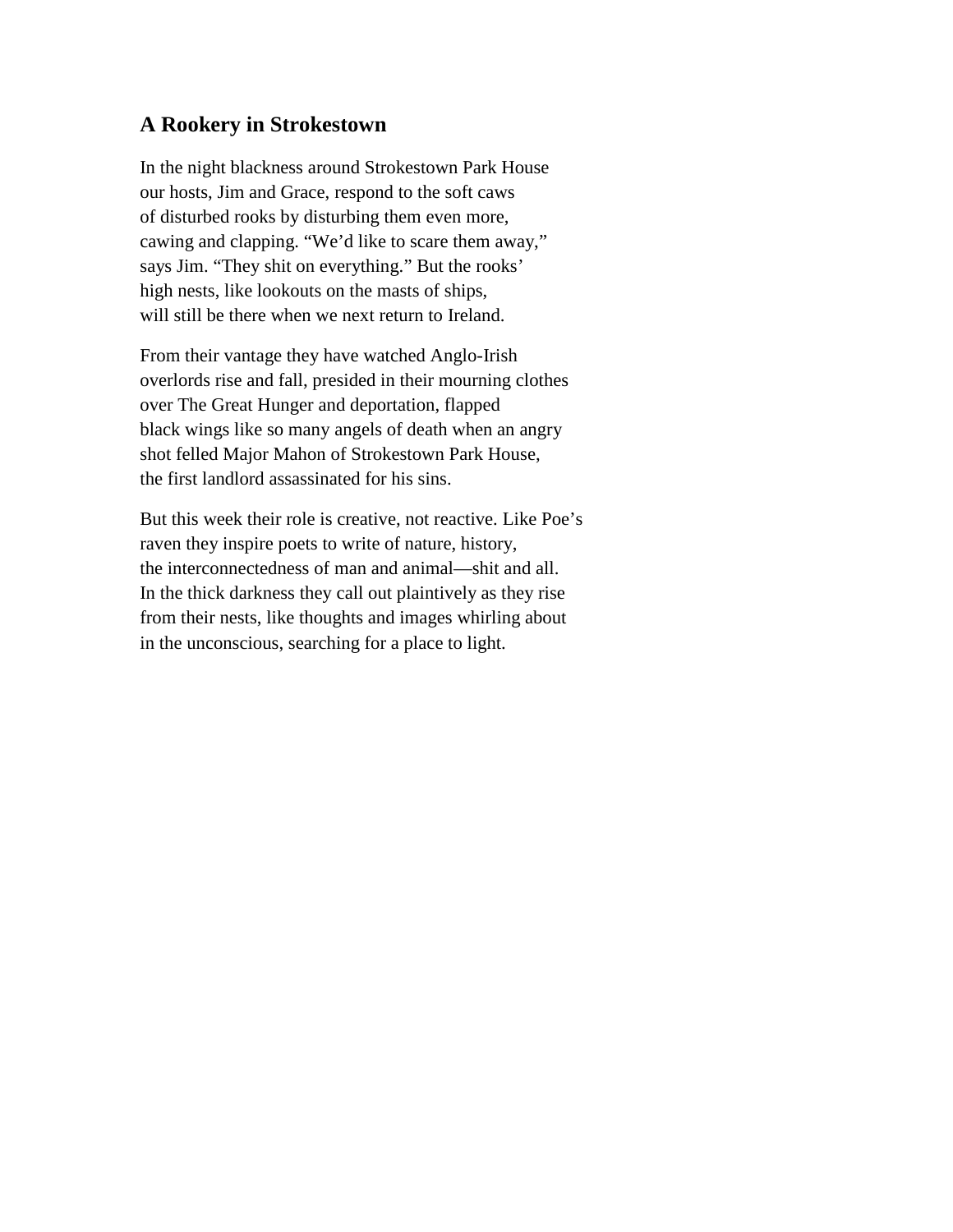### **PhotoShopping My World**

First, I would adjust my waistline, rubbing out those fifteen extra pounds. Then I'd return my pecs to their Nautilus-sculpted glory. The hair would be okay, but I would repair my droopy eyelid, which makes me look a little drunk.

I'd position Charlize Theron on one arm, Courtney Cox on the other. I'd be tempted to put myself in the Oval Office, if only to wipe the smirk from GW's face, but instead I'd be on a terrace, the Amalfi Coast spread out before me, a perfect glass

of red wine in my hand, my oft-used writing table resting beside me, National Book Award displayed for inspiration. There would be no pollution in my sky, just clouds borrowed from Georgia O'Keefe, the sun shining through just so.

If I could go further, I would erase vampire bats, poisonous snakes, mosquitoes and the New York Yankees (not necessarily in that order), put my son at his drum kit behind Bill Frisell and my daughter at a writing table not unlike my own.

Further still, and I would put God on on one of Georgia's clouds, leaning back like an old man in an easy chair, forgiving sins, dispensing grace and blessing every pixel.